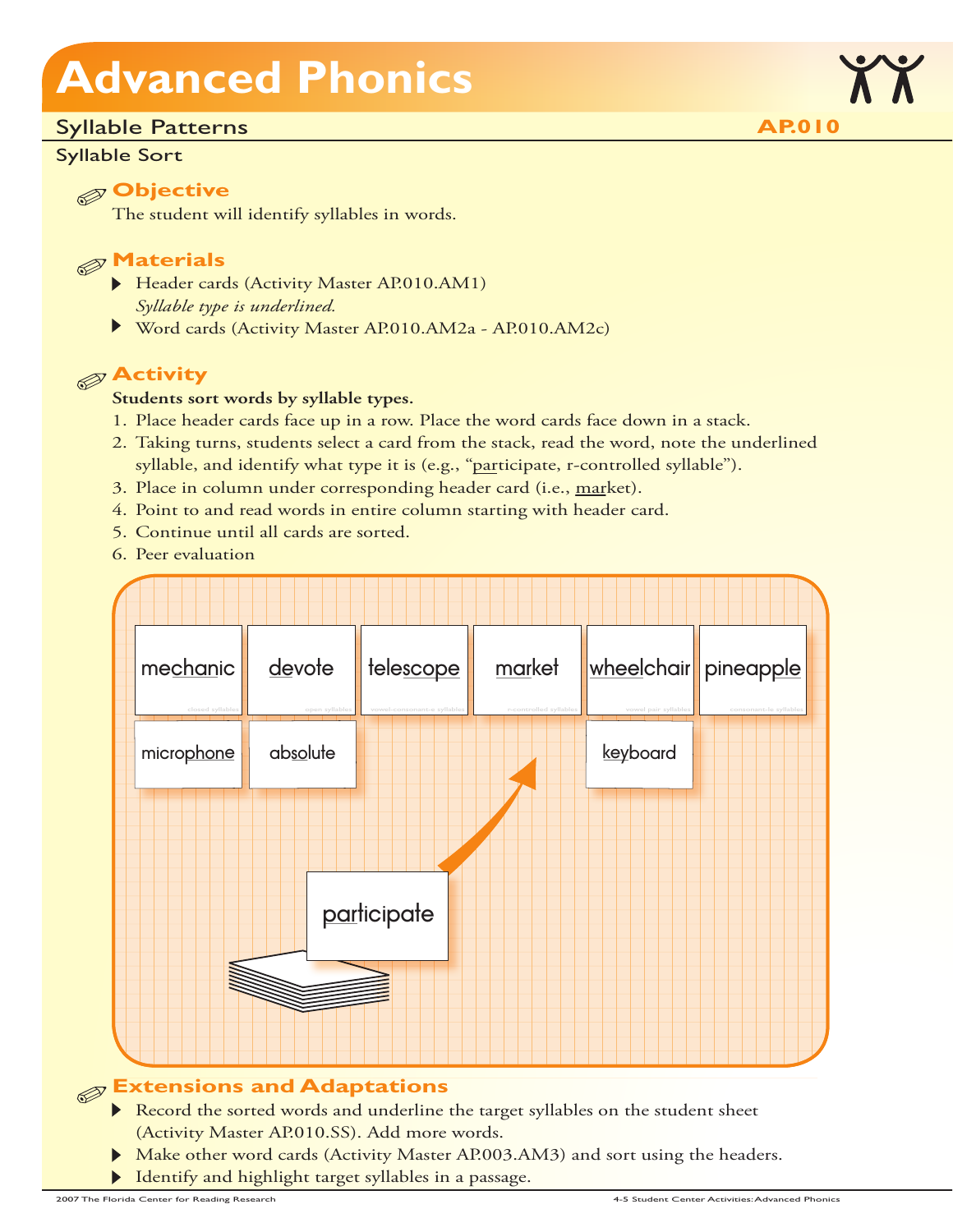**AP.010.AM1** Syllable Sort

# mechanic devote

closed syllables

open syllables

# telescope market

vowel-consonant-e syllables

r-controlled syllables

# wheelchair pineapple

vowel pair syllables consonant-le syllables

header cards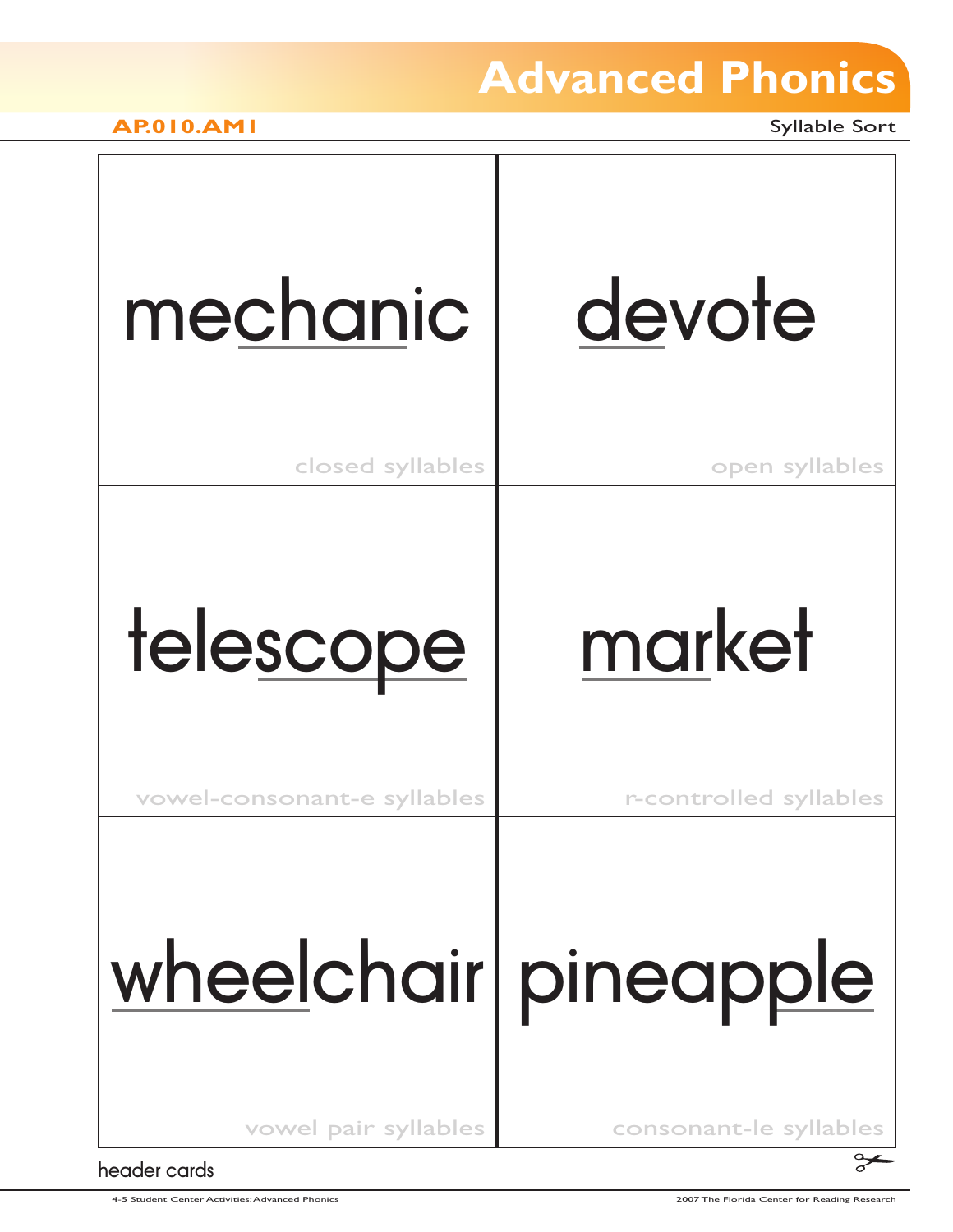Syllable Sort **AP.010.AM2a**

| intelligent                                                                                                                               |
|-------------------------------------------------------------------------------------------------------------------------------------------|
| chemical                                                                                                                                  |
| absolute                                                                                                                                  |
| identity                                                                                                                                  |
| word cards – closed syllables - calendar, intelligent, magnificent, chemical<br>open syllables - detergent, absolute, imitation, identity |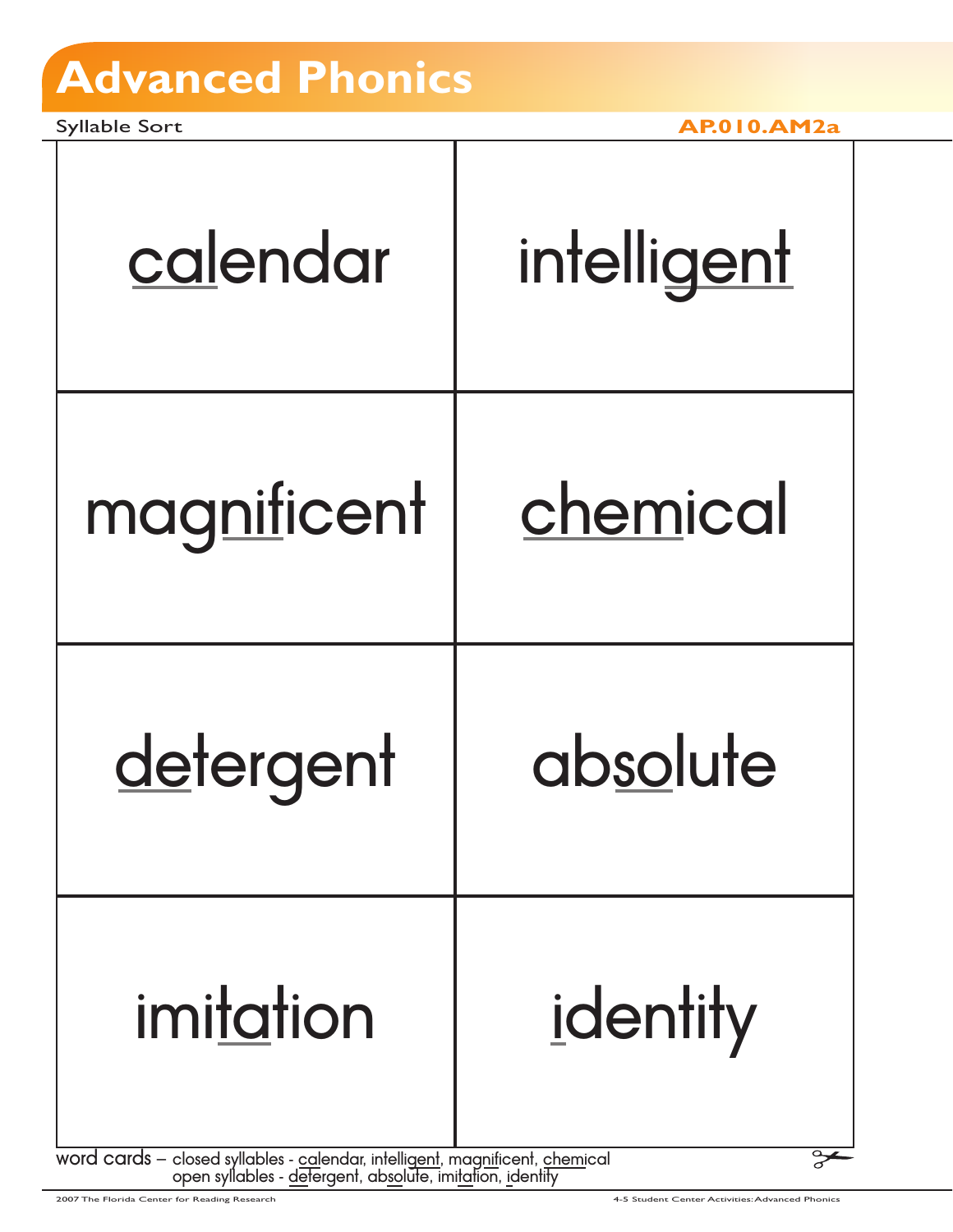| penetrate                                                                                           | trademark        |
|-----------------------------------------------------------------------------------------------------|------------------|
| microphone                                                                                          | <u>limelight</u> |
| freeway                                                                                             | keyboard         |
| entertain<br>word cards - vowel-consonant-e syllables - penetrate, trademark, microphone, limelight | disagreed        |

4-5 Student Center Activities: Advanced Phonics 2007 The Florida Center for Reading Research

vowel pair syllables - free<u>way, key</u>board, entert<u>ain,</u> disagreed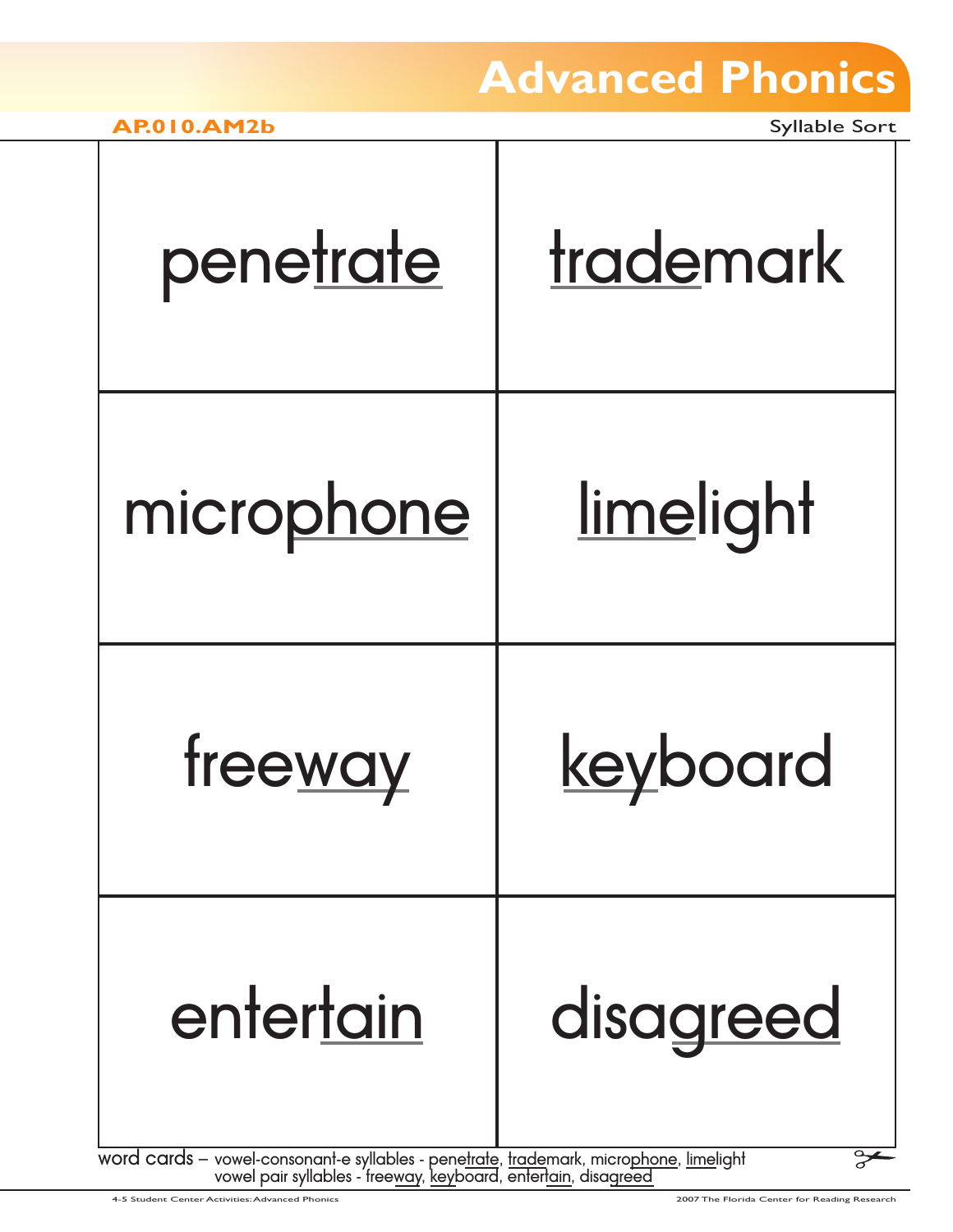Syllable Sort **AP.010.AM2c**

| participate                                                                                   | passenger  |
|-----------------------------------------------------------------------------------------------|------------|
| landmark                                                                                      | intersect  |
| rattlesnake                                                                                   | quadruple  |
| resemble<br>word cards - r-controlled syllables - participate, passenger, landmark, intersect | motorcycle |

word cards – r-controlled syllables - <u>par</u>ticipate, passeng<u>er</u>, land<u>mark</u>, in<u>ter</u>sect consonant-le syllables - rat<u>tle</u>snake, quadru<u>ple,</u> resem<u>ble,</u> motorcy<u>cle</u>